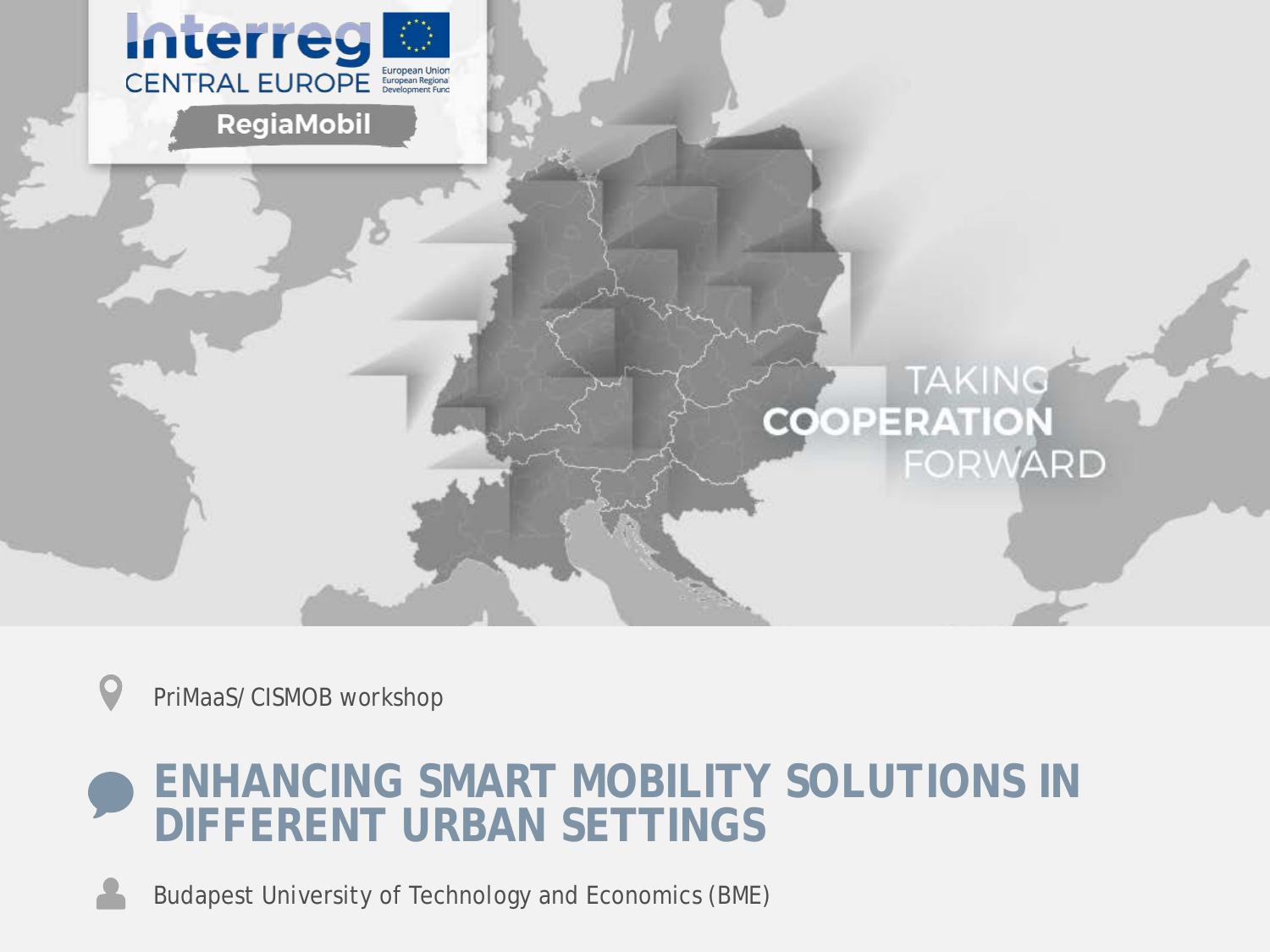### **BACKGROUND**



- Project acronym: RegiaMobil
- Project title: Enhancing Mobility Services in Rural Regions
- Duration: 2020-2022
- Source: Interreg Central Europe
- Funding: 1.660.086 Euro
- Number of partners: 11
- Number of pilots: 6
- **TAKING COOPERATION FORWARD** • Website: https://www.interreg-central.eu/Content.Node/RegiaMobil.html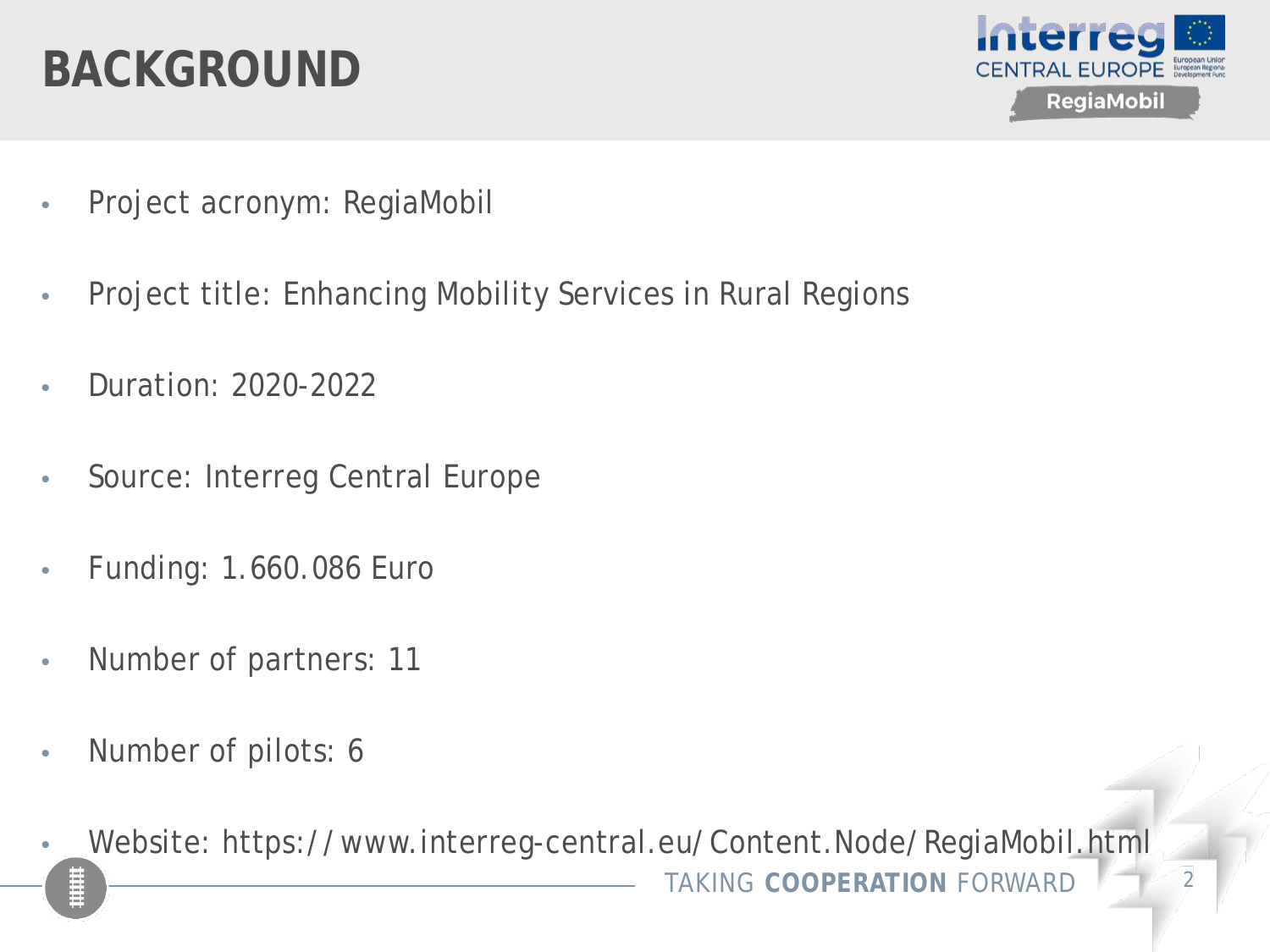### **MAIN GOALS**



- aims at enhancing the mobility of people living in rural areas through smart transport solutions
- capitalizes on outputs resulting from four Interreg Central Europe projects enriched by results of HORIZON 2020 in the domain of smart public transport
- six demonstration projects launched based on previously elaborated approaches and refined by research expertise to allow better understanding of the potentials and limitations of smart mobility services in peripheral areas
- downstreaming approach is implemented in the pilot locations
- integration of latest research results to better understand to what extent smart mobility services can be implemented
- TAKING COOPFRATION FORWARD demonstrates transferability and value of innovative public transport services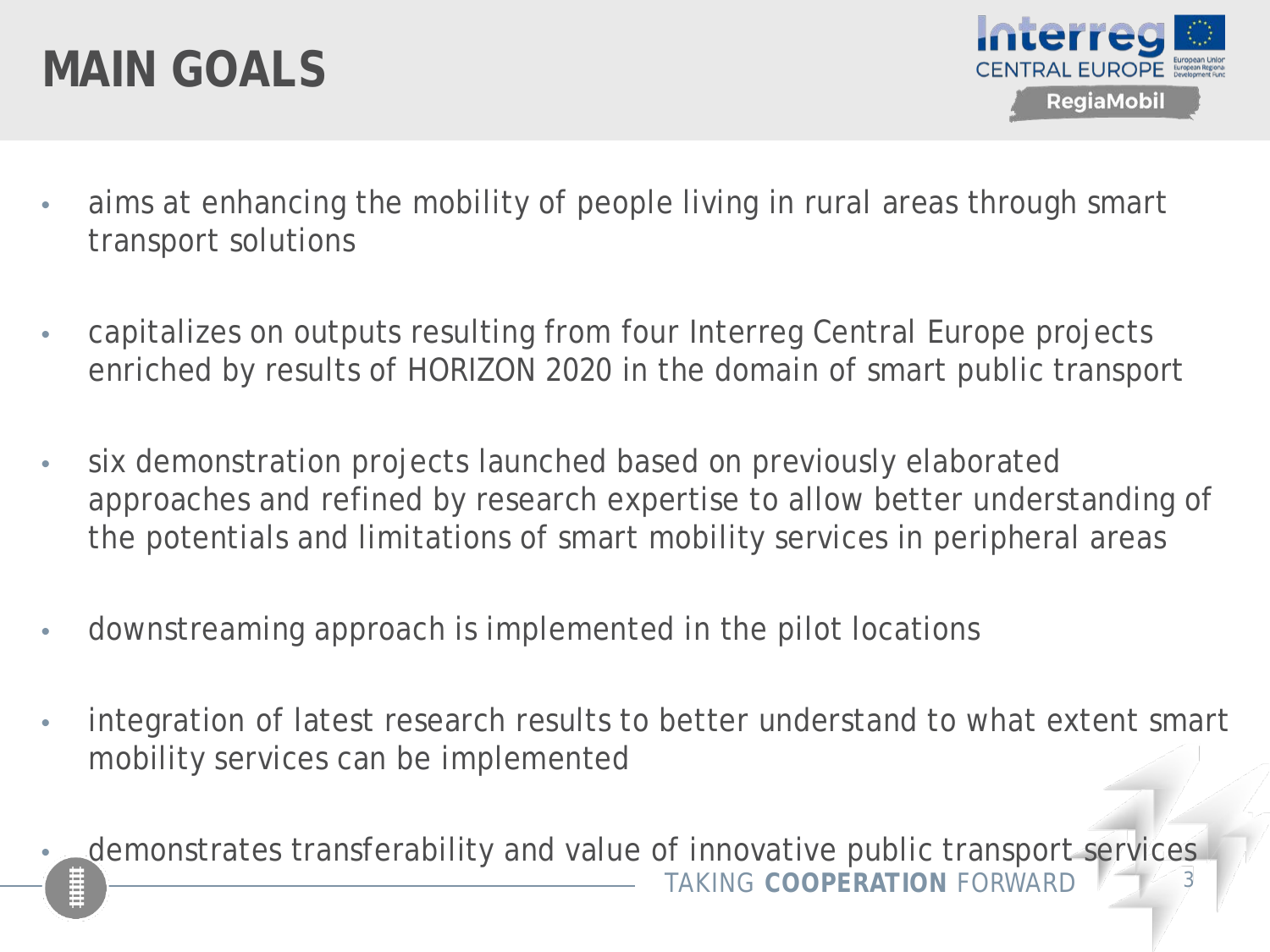### **OVERVIEW**



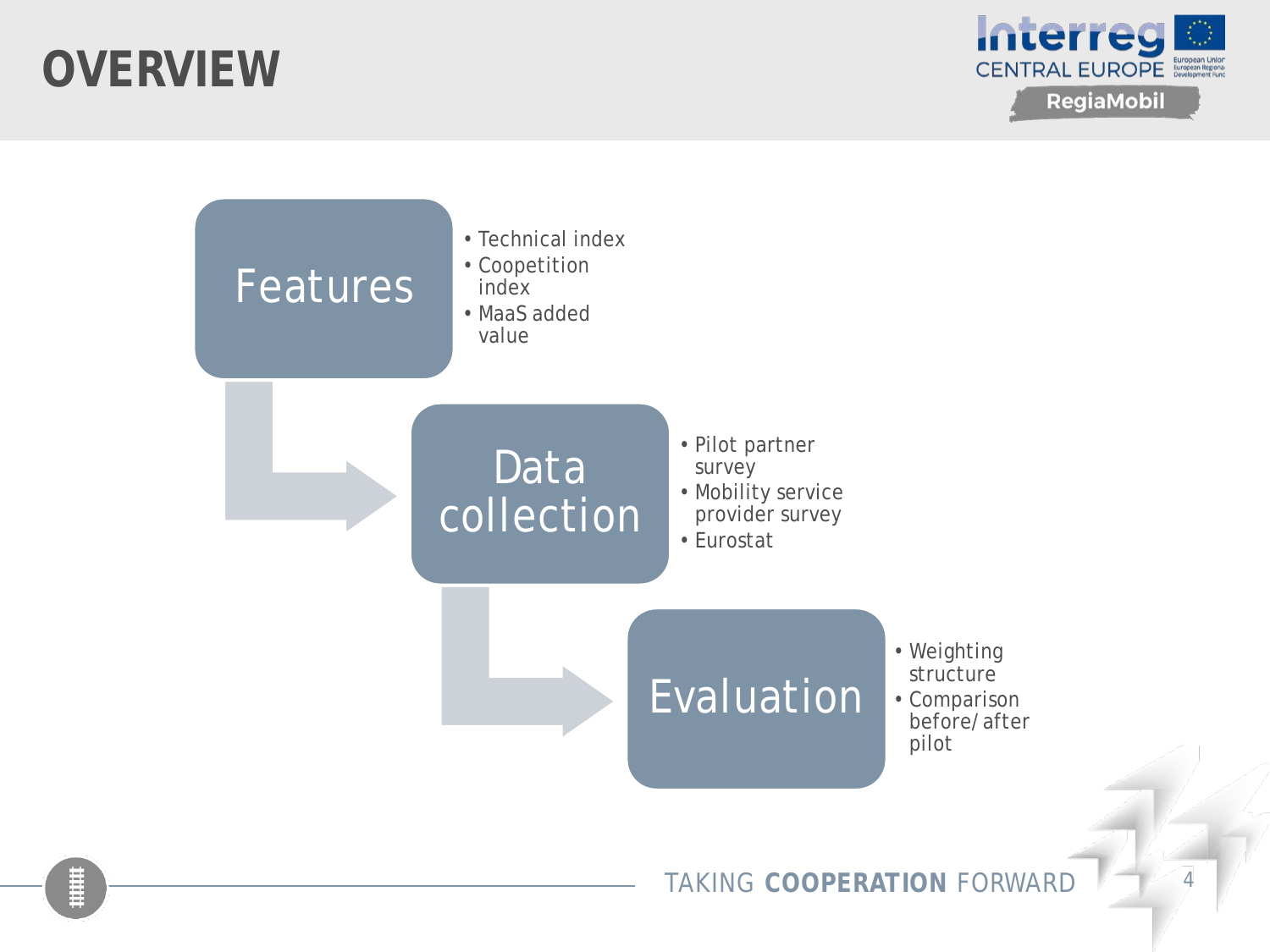



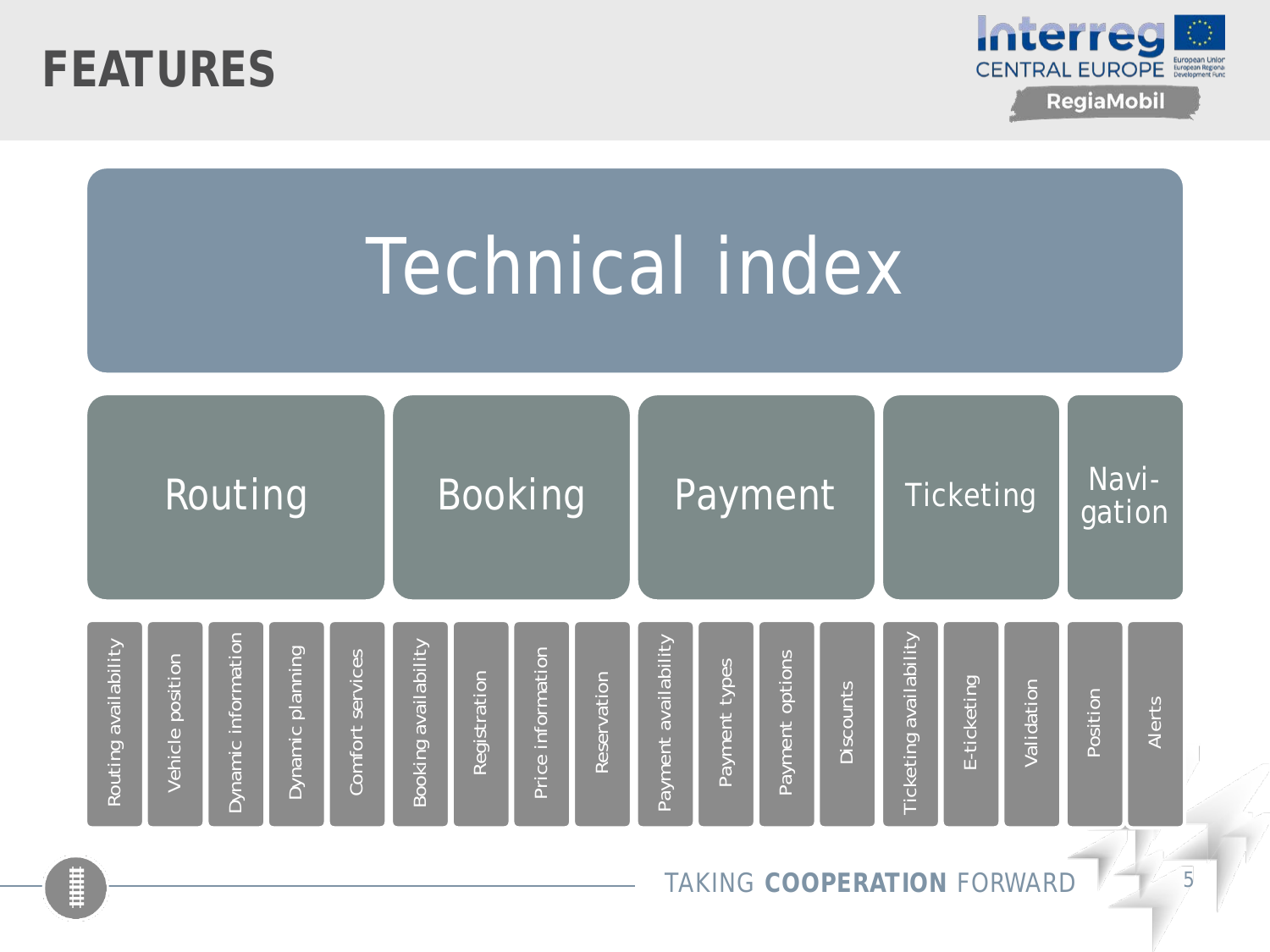



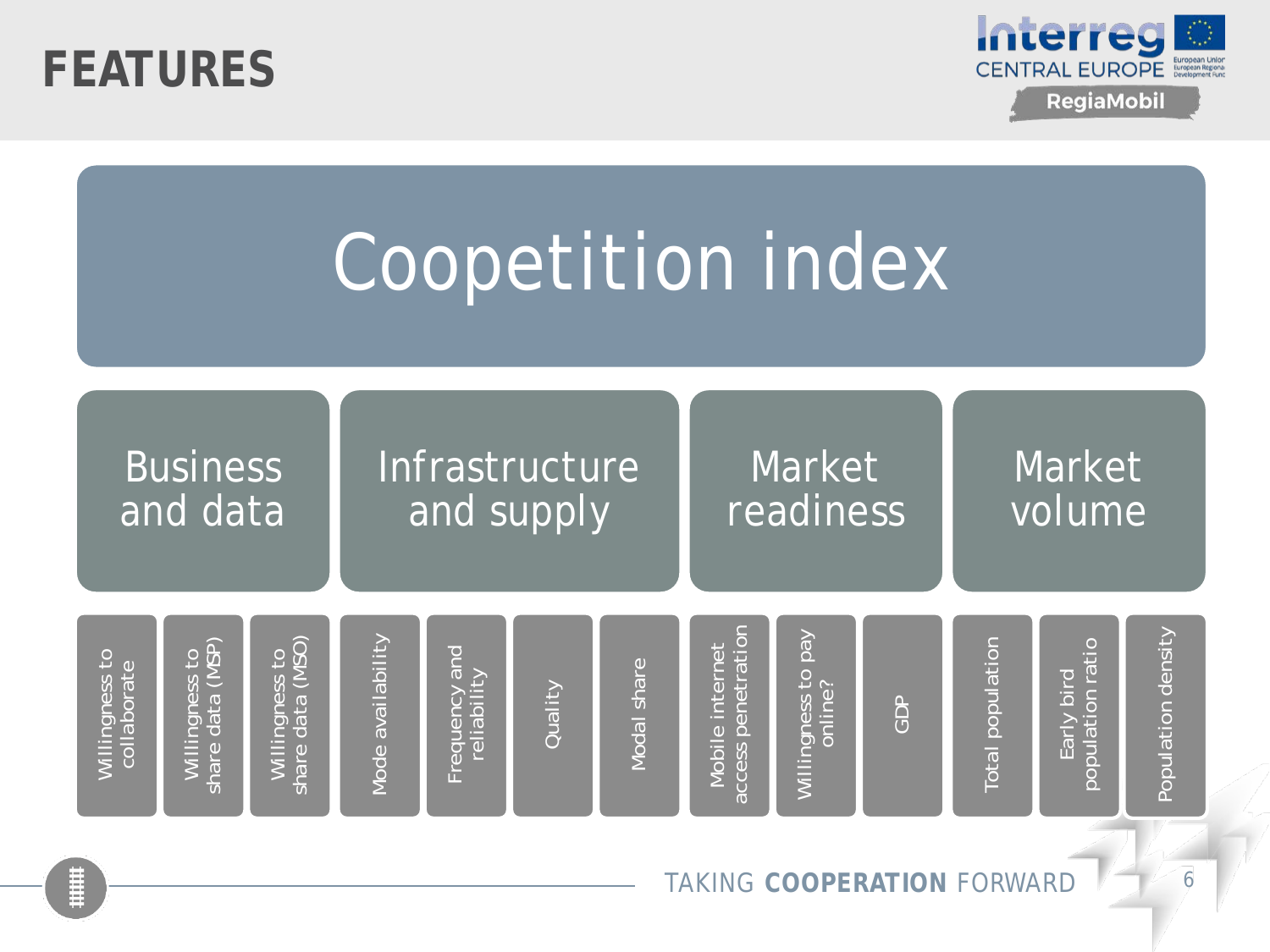



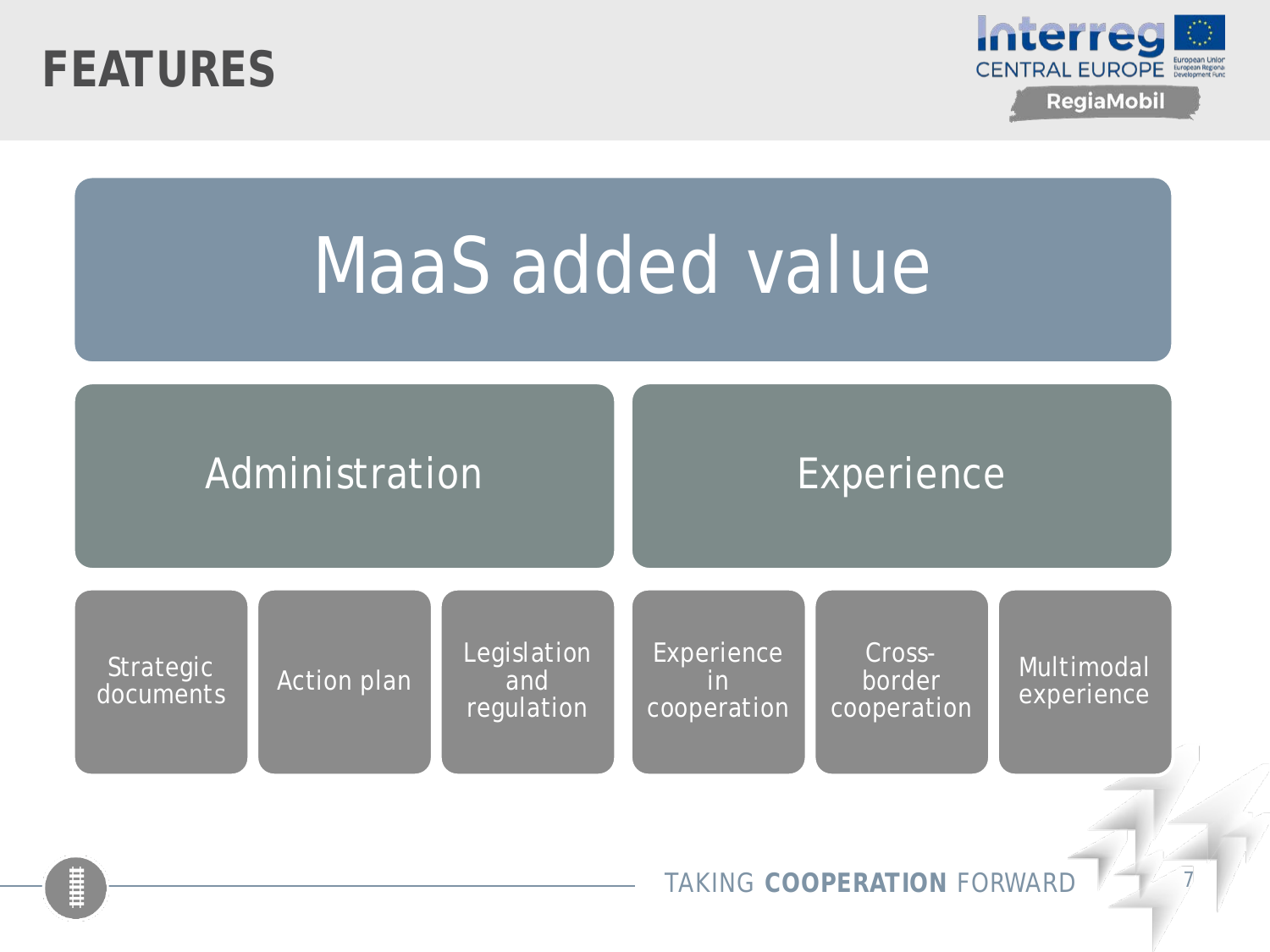### **FEATURES**



| Code             | <b>Name</b>                 | Answer                            | Result |
|------------------|-----------------------------|-----------------------------------|--------|
| <b>TB01</b>      |                             | yes                               | ready  |
|                  | Routing availability        | no                                | long   |
| <b>TB02</b>      | Vehicle position            | yes, with available API           | ready  |
|                  |                             | yes, with API to be developed     | short  |
|                  |                             | no                                | long   |
| TR <sub>03</sub> | Dynamic information         | yes, with available API           | ready  |
|                  |                             | yes, with API to be developed     | short  |
|                  |                             | no                                | long   |
| TR <sub>04</sub> | Dynamic planning            | yes                               | ready  |
|                  |                             | no                                | long   |
| TR <sub>05</sub> | <b>Comfort services</b>     | yes                               | ready  |
|                  |                             | partially                         | short  |
|                  |                             | no                                | long   |
|                  |                             | not applicable                    | n/a    |
| <b>TB01</b>      | <b>Booking availability</b> | yes, but as closed system         | short  |
|                  |                             | yes, with available API           | ready  |
|                  |                             | no                                | long   |
|                  |                             | not applicable                    | n/a    |
|                  |                             | <b>TAKING COOPERATION FORWARD</b> |        |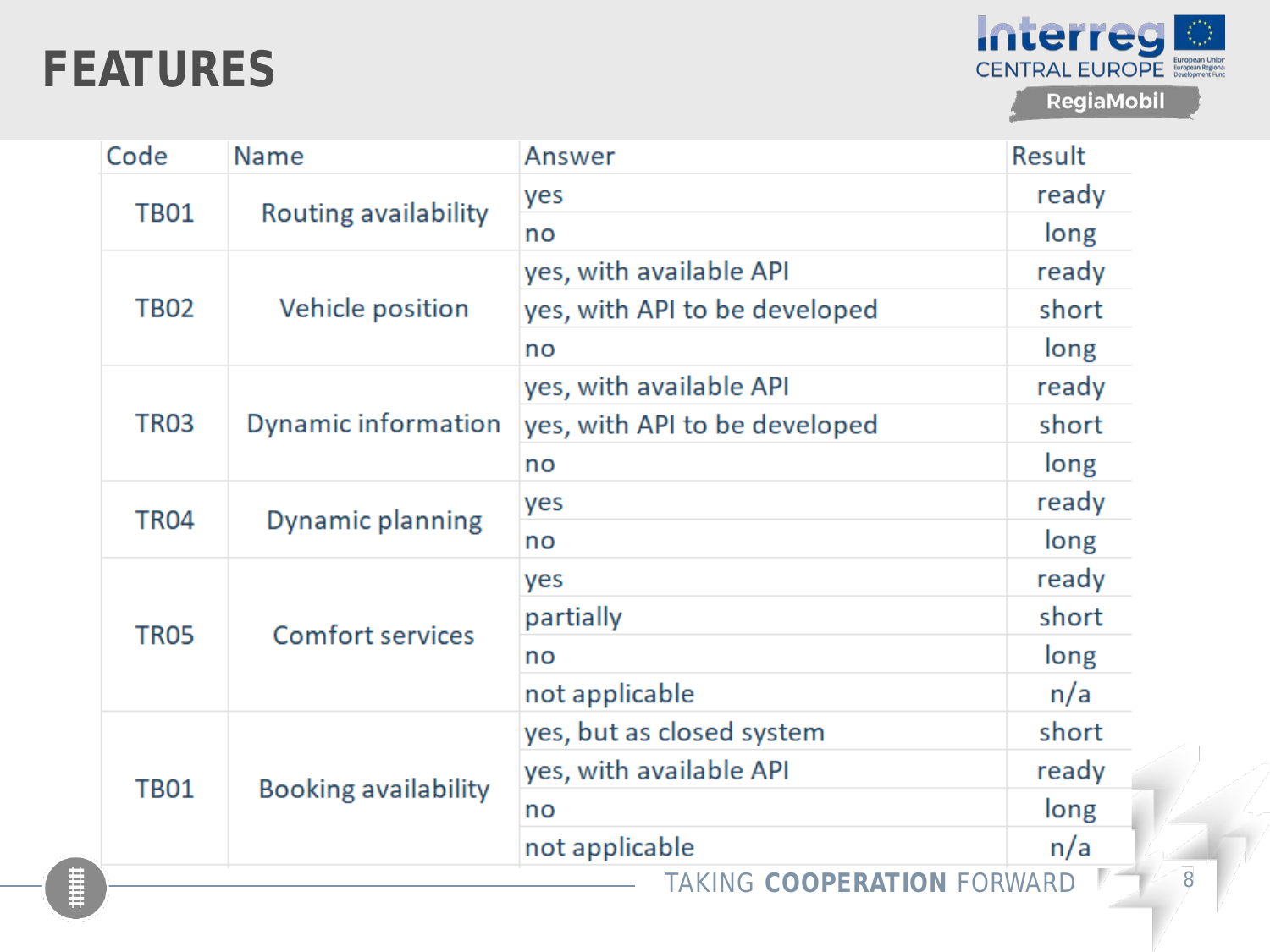### **FEATURES**



| Code | Name                                                       | Answer                                                             | Result |
|------|------------------------------------------------------------|--------------------------------------------------------------------|--------|
| MR01 |                                                            | aiming specifically at MaaS                                        | ready  |
|      | Strategic documents                                        | aiming at smart mobility solutions                                 | short  |
|      |                                                            | aiming at seamless travelling                                      | short  |
|      |                                                            | nothing from these                                                 | long   |
| MR02 | Action plan                                                | yes, it is present                                                 | ready  |
|      |                                                            | partially, it is under preparation                                 | ready  |
|      |                                                            | not yet                                                            | long   |
|      |                                                            | yes, it is present                                                 | ready  |
|      |                                                            | MR03 Legislation and regulation partially, it is under preparation | ready  |
|      |                                                            | not yet                                                            | long   |
| MT01 | Multimodal experience                                      | yes, with trips                                                    | ready  |
|      |                                                            | yes, only plan                                                     | short  |
|      |                                                            | no                                                                 | long   |
|      | MB01 Experience in cooperation yes, only in pilot projects | yes, in regular operation                                          | ready  |
|      |                                                            |                                                                    | short  |
|      |                                                            | no                                                                 | long   |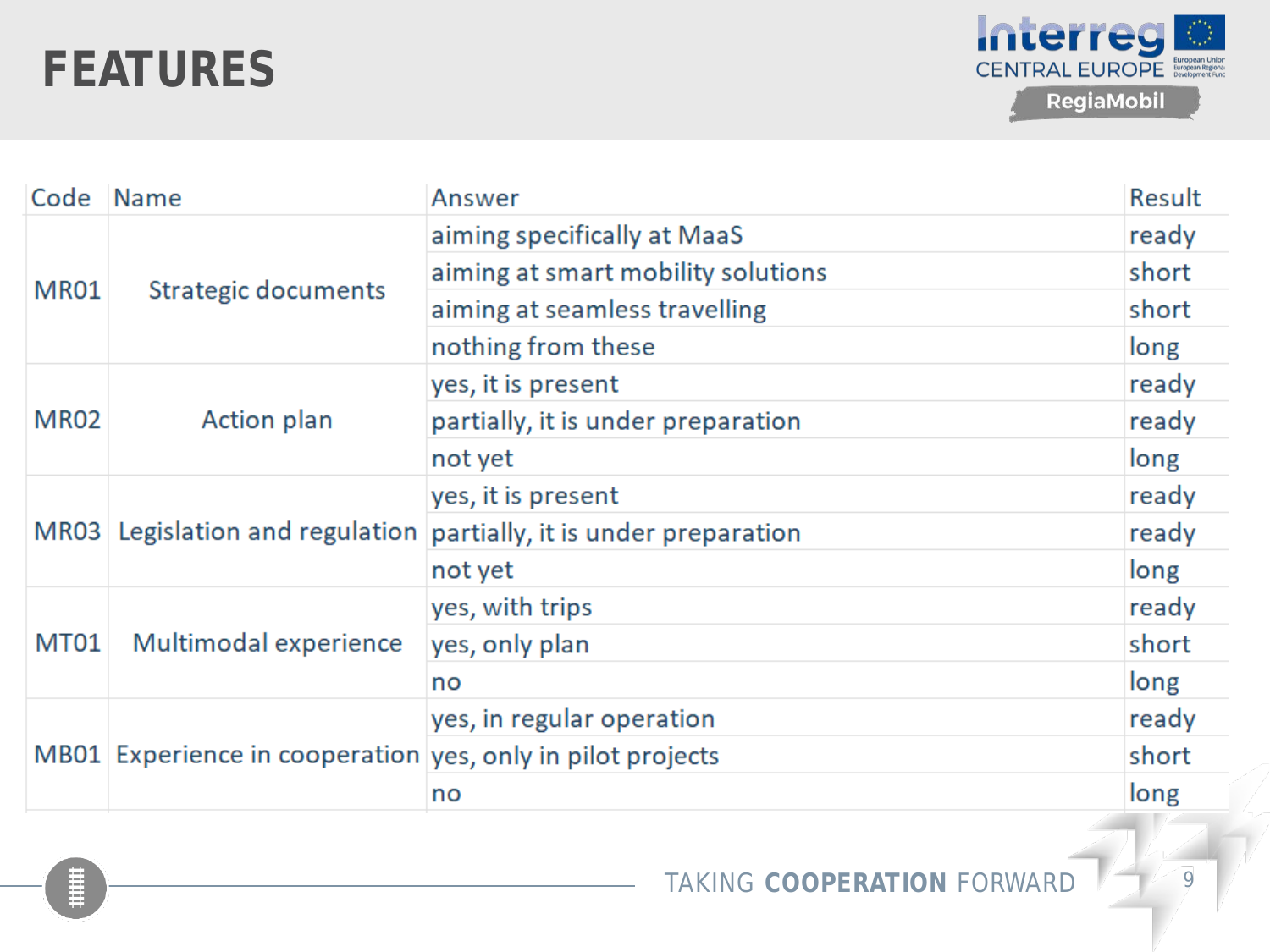# **DATA COLLECTION**



Pilot plans

- Saxony-Anhalt: additional bus service
- Rottal-Inn: cross-border on-demand bus
- Wielkopolska: integrated online journey planner
- Osijek: multimodal journey planner
- South Bohemia: bus lines enhancing mobility
- Modena: flexible on-demand travel solutions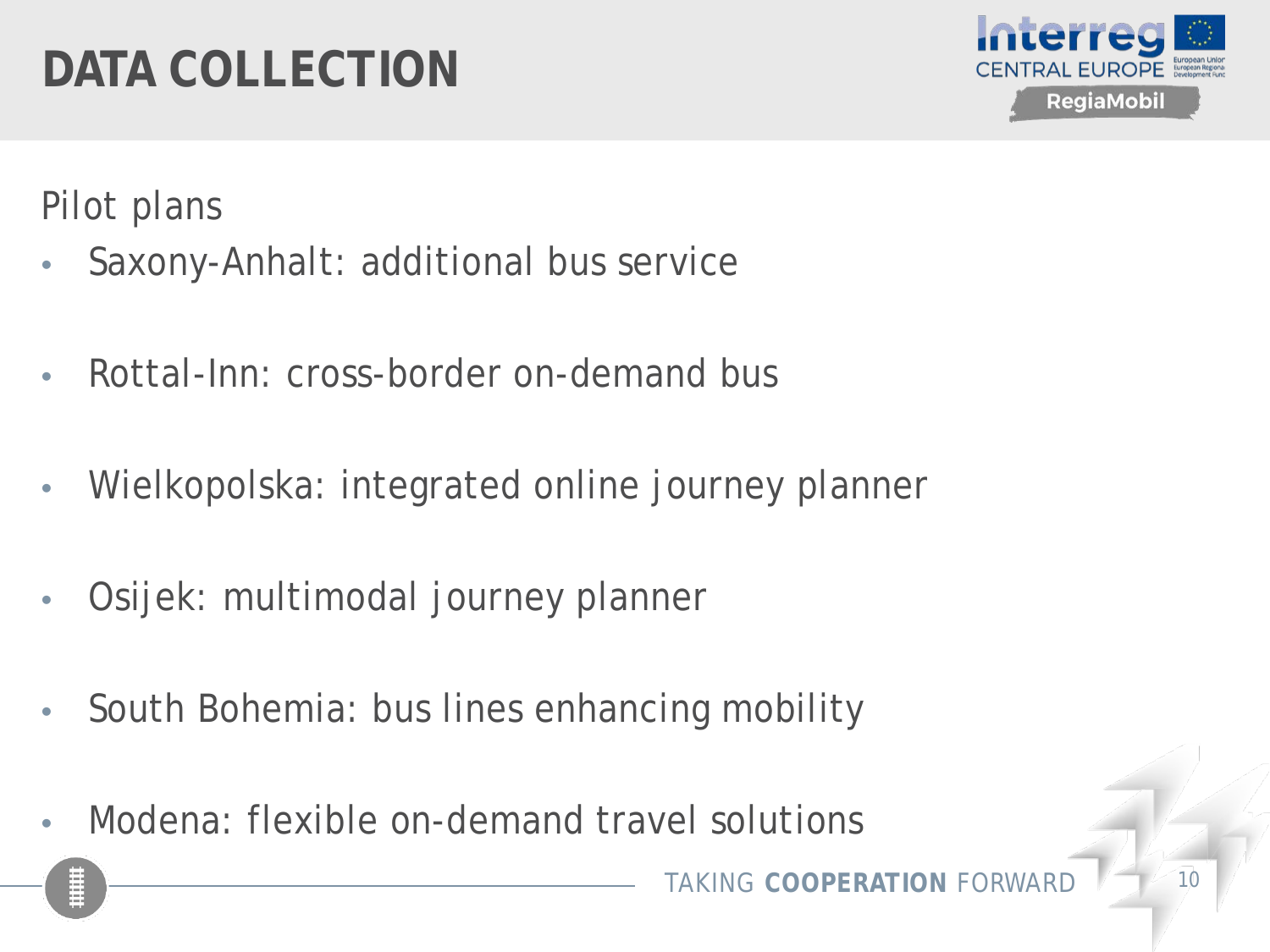## **DATA COLLECTION**



#### MaaS Readiness Index

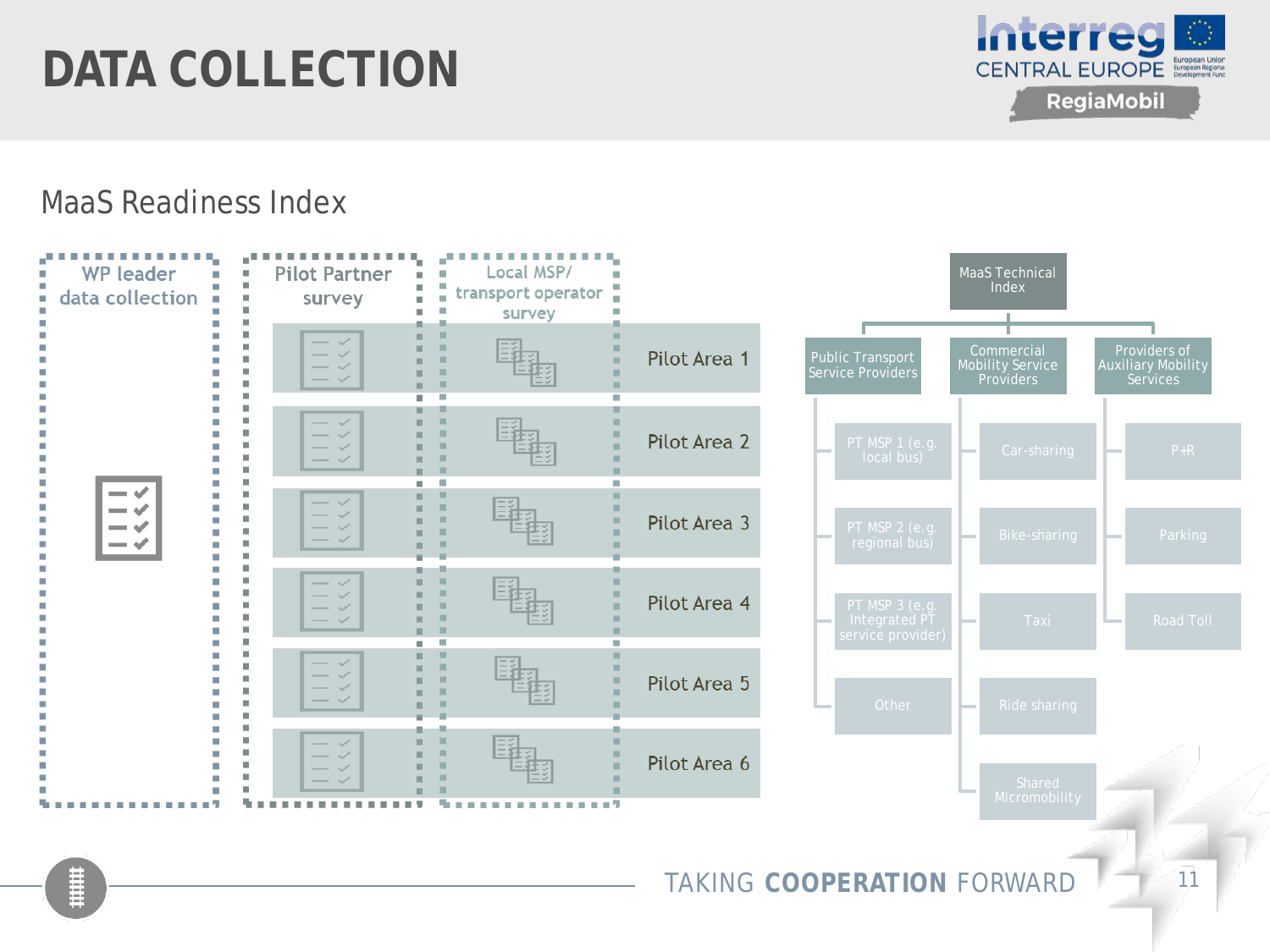# **DATA COLLECTION**



Local surveys

- 6 Pilot Partner survey
- 21 Mobility Service Provider survey
	- 14 public MSP
	- 7 private MSP

Expert survey (for weighting the indicators)

- authority representatives
- researchers
- practitioners in mobility planning
- MaaS experts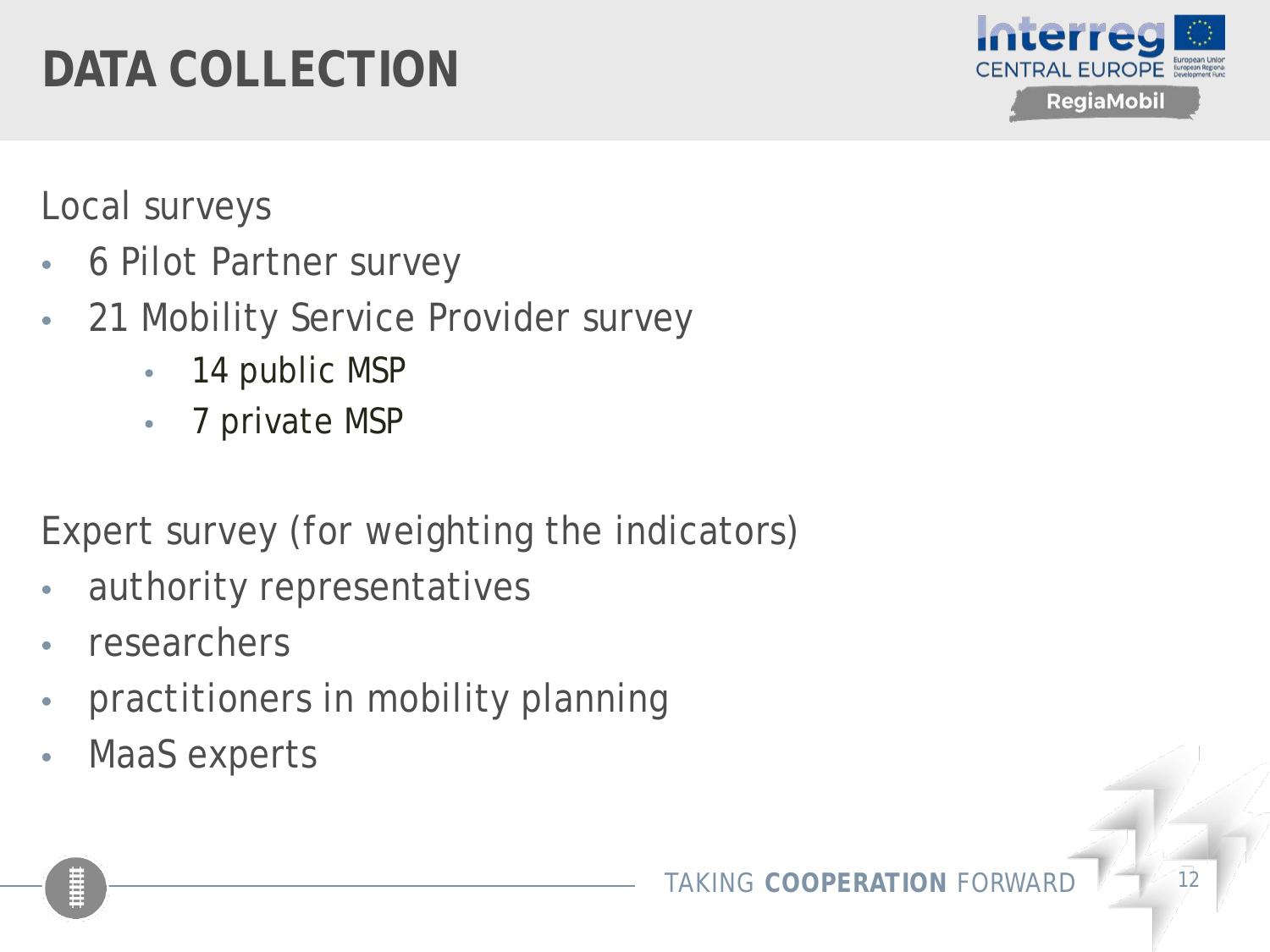

Technical index weighting values



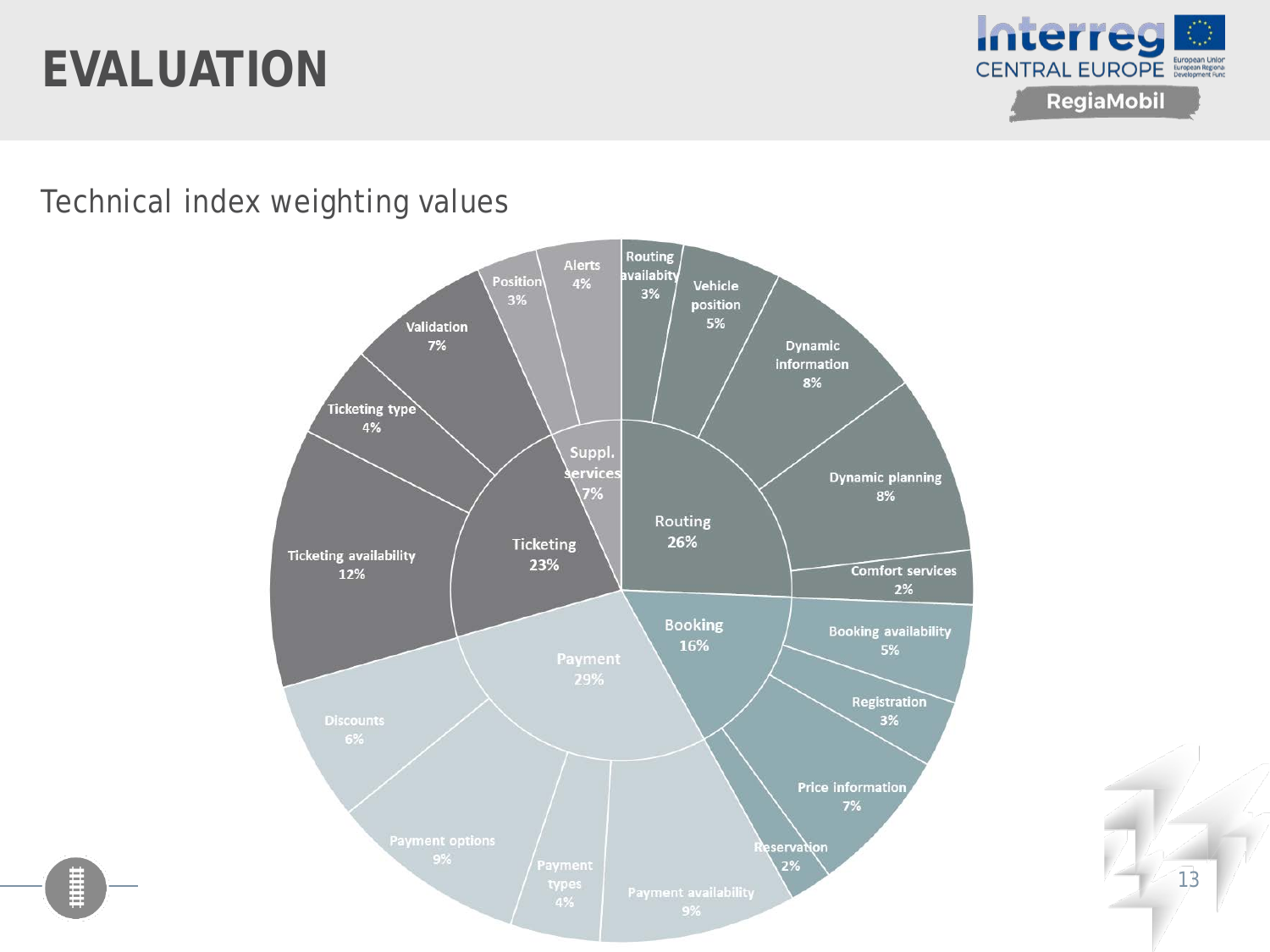

Coopetition index weighting values



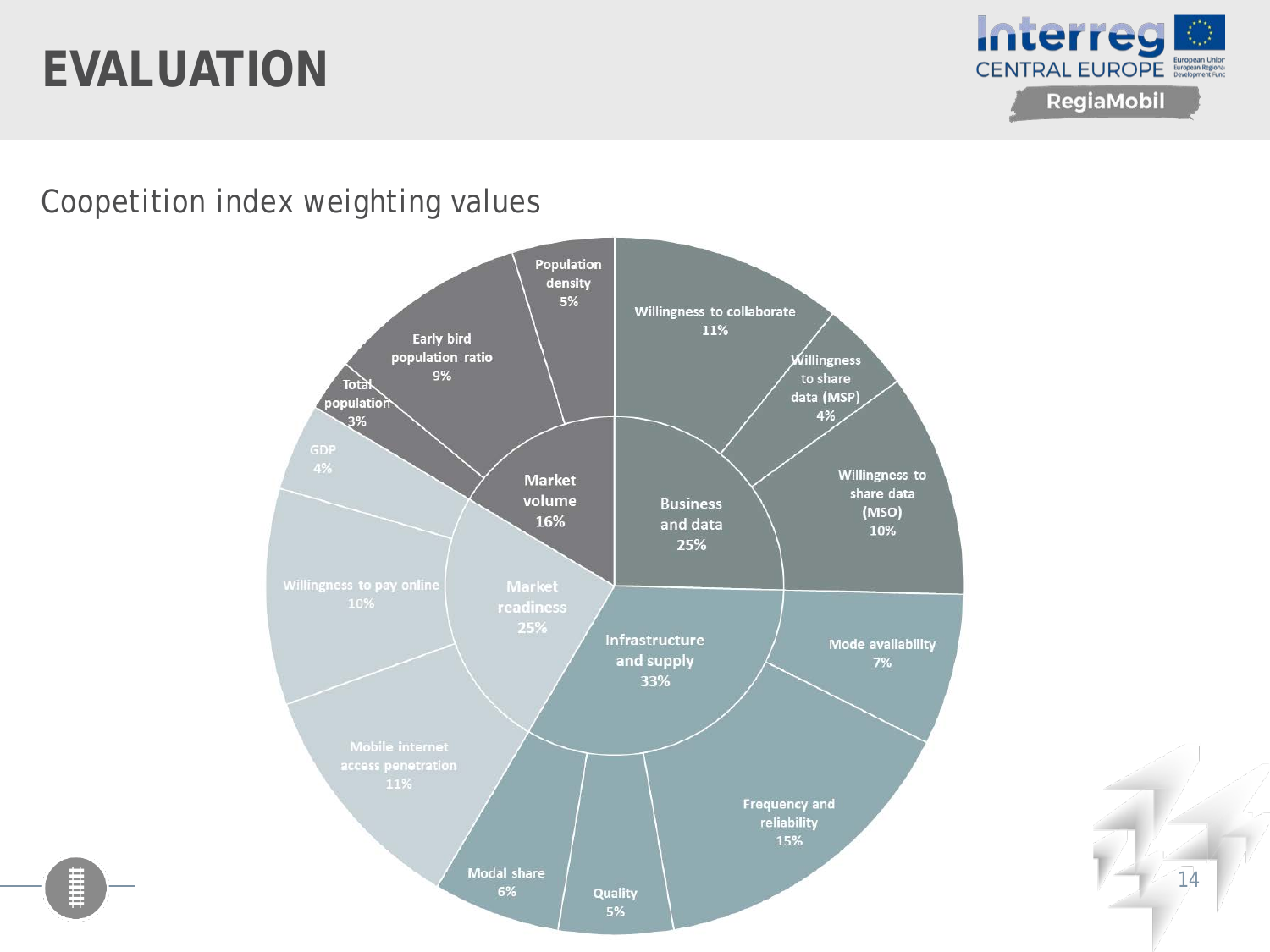

Added value weighting values

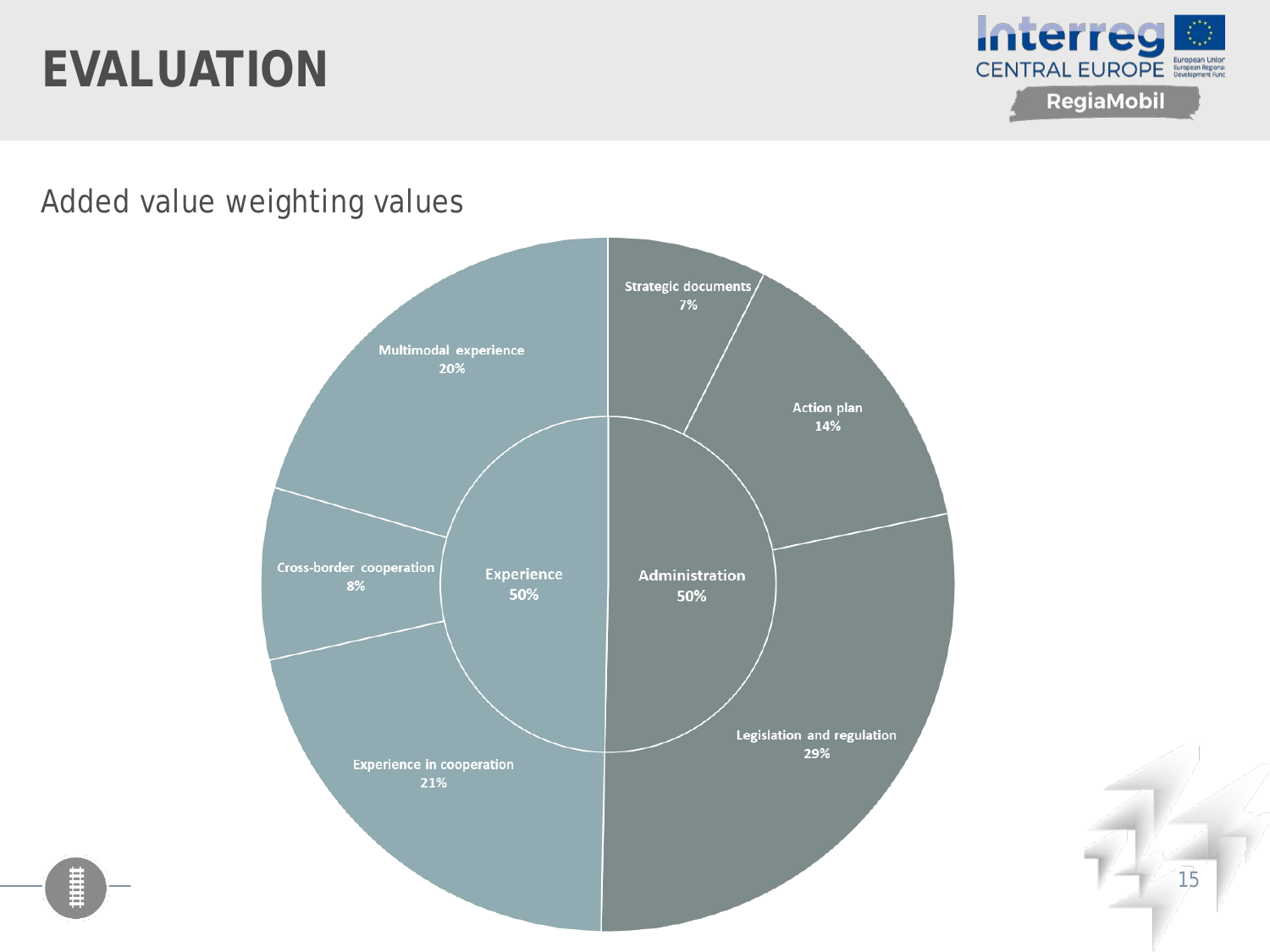

#### Before pilot

|                  |       | Saxony         | Rottal-Inn     | Wielkopolksa                 | Osijek                             | South Bohemia     | Modena         |
|------------------|-------|----------------|----------------|------------------------------|------------------------------------|-------------------|----------------|
|                  | ready | 16%            | 19%            | 38%                          | 83%                                | 28%               | 66%            |
| <b>Technical</b> | short | 51%            | 40%            | 39%                          | 13%                                | 38%               | 14%            |
|                  | long  | 33%            | 41%            | 23%                          | 4%                                 | 34%               | 20%            |
|                  |       |                |                |                              |                                    |                   |                |
|                  | ready | 29%            | 85%            | 63%                          | 49%                                | 85%               | 64%            |
| MaaS added value | short | 29%            | 7%             | 7%                           | 7%                                 | 15%               | 7%             |
|                  | long  | 43%            | 8%             | 29%                          | 44%                                | $0\%$             | 29%            |
|                  |       |                |                |                              |                                    |                   |                |
| Coopetition      |       | 53%            | 52%            | 62%                          | 56%                                | 55%               | 60%            |
|                  |       |                |                |                              |                                    |                   |                |
| After pilot      |       |                |                |                              |                                    |                   |                |
|                  | ready | 16%            | 19%            | 53%                          | 83%                                | 28%               | 66%            |
| <b>Technical</b> | short | 51%            | 40%            | 31%                          | 13%                                | 38%               | 14%            |
|                  | long  | 33%            | 41%            | 16%                          | 4%                                 | 34%               | 20%            |
|                  |       |                |                |                              |                                    |                   |                |
|                  | ready | 49%            | 85%            | 85%                          | 70%                                | 85%               | 85%            |
| MaaS added value | short | 8%             | 15%            | 7%                           | 7%                                 | 15%               | 7%             |
|                  | long  | 43%            | $0\%$          | 8%                           | 22%                                | 0%                | 8%             |
|                  |       |                |                |                              |                                    |                   |                |
| Coopetition      |       | 57%            | 55%            | 62%                          | 62%                                | 59%               | 61%            |
|                  |       |                |                |                              |                                    |                   |                |
|                  |       | Willingness to | Cross-border   | Dynamic                      | Willingness to                     |                   | Multimodal     |
|                  |       | collaborate    | cooperation    | information                  | collaborate                        | Mode availability | experience     |
|                  |       | Multimodal     | Willingness to | Position and                 | Experience in                      | Frequency and     | Willingness to |
|                  |       | experience     | collaborate    | Alerts                       | cooperation                        | reliability       | collaborate    |
|                  |       |                |                | Experience in<br>cooperation | Willingness to<br>share data (MSP) |                   |                |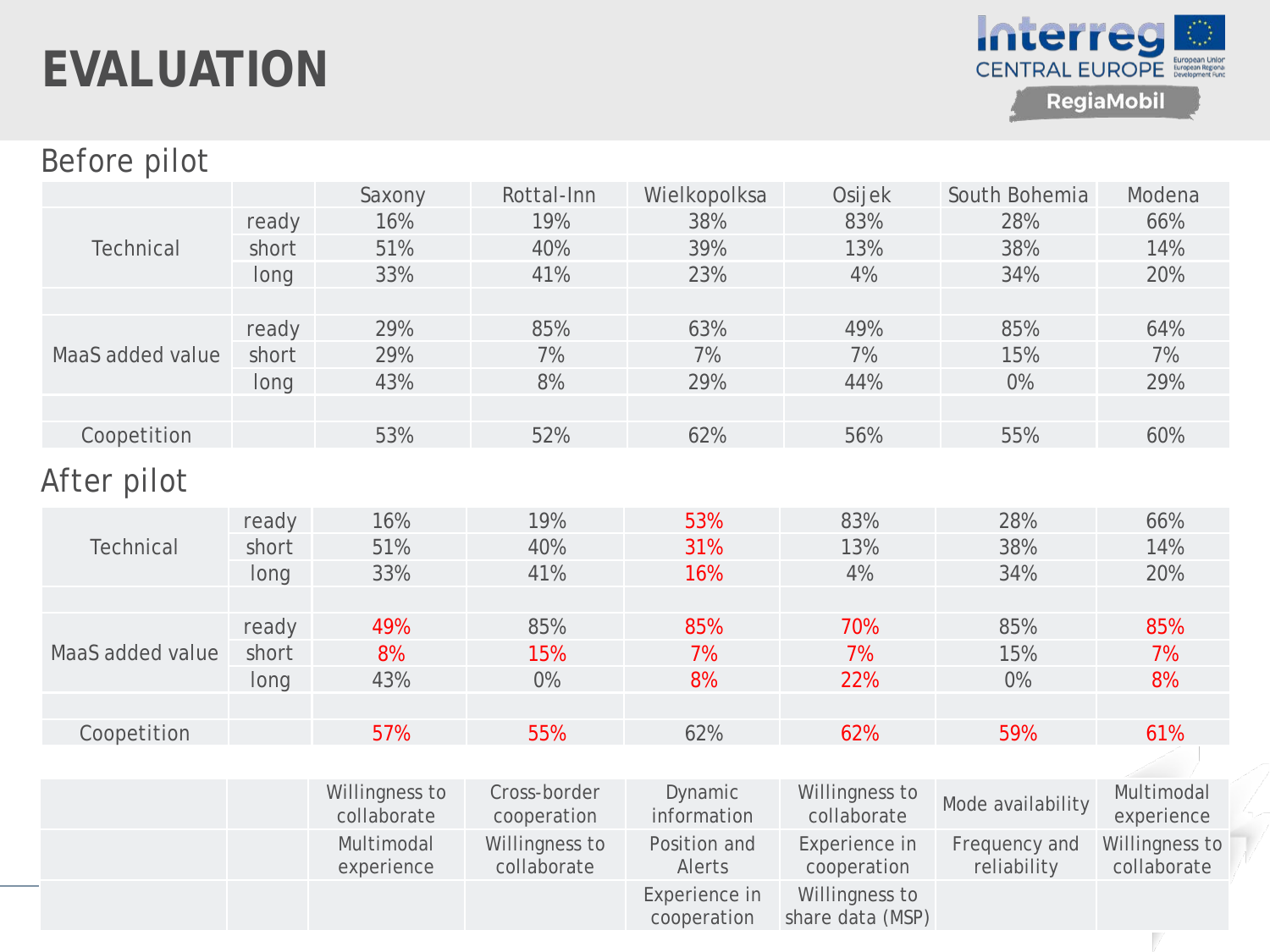